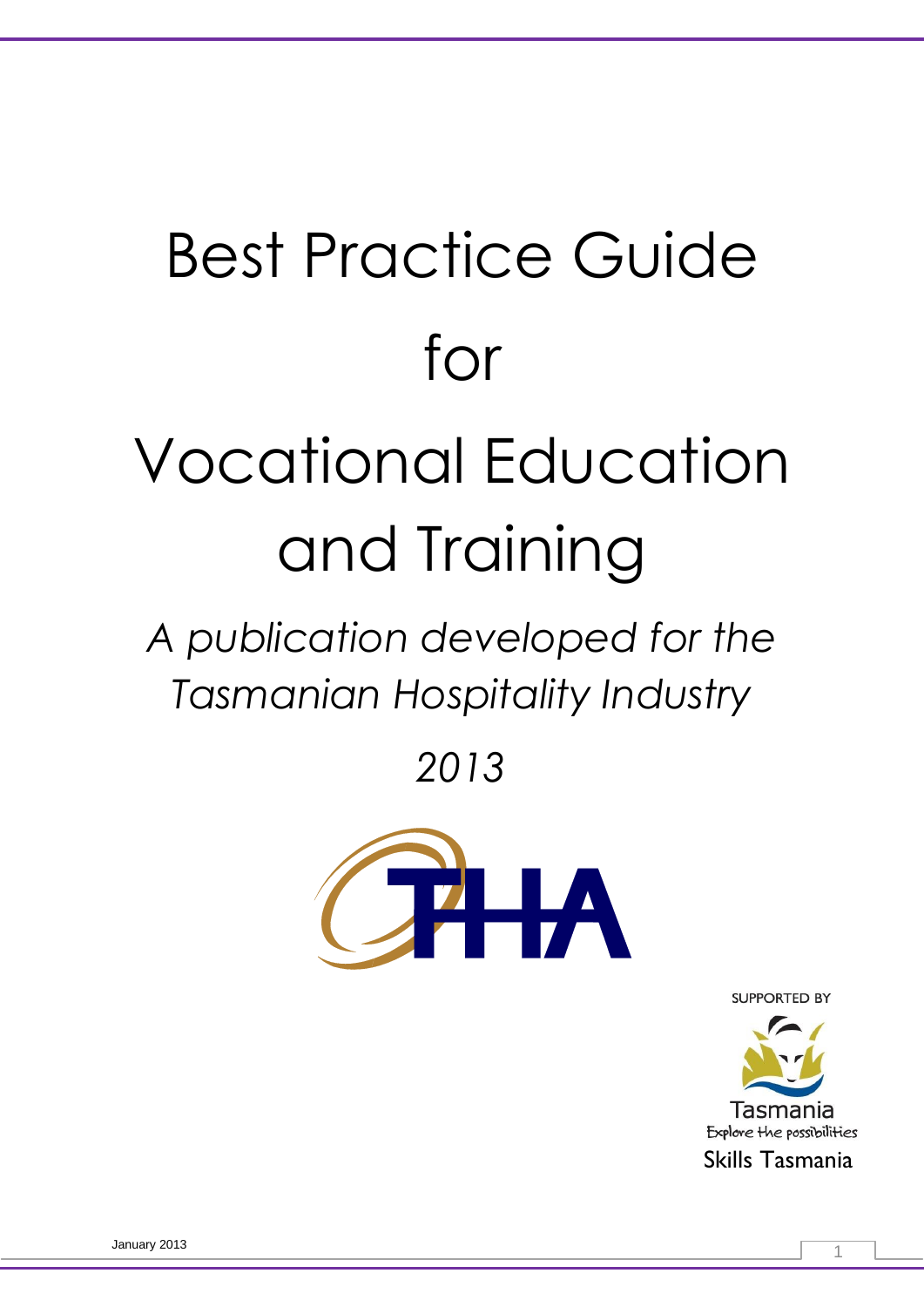### About the Tasmanian Hospitality Association

The Tasmanian Hospitality Association (THA) is the peak employer body for hospitality businesses in Tasmania. The THA provides support and representation to a broad range of business types including restaurants, cafes, clubs, pubs and accommodation providers. THA members are located across Tasmania and vary in size from small owner operator enterprises to large companies with many properties throughout the State.

The THA aims to engage in those activities that will support the continued prosperity and improve the profile of the hospitality industry in Tasmania.

The THA is an amalgamation of national bodies the Australian Hotels Association and Tourism Accommodation Australia at a State level.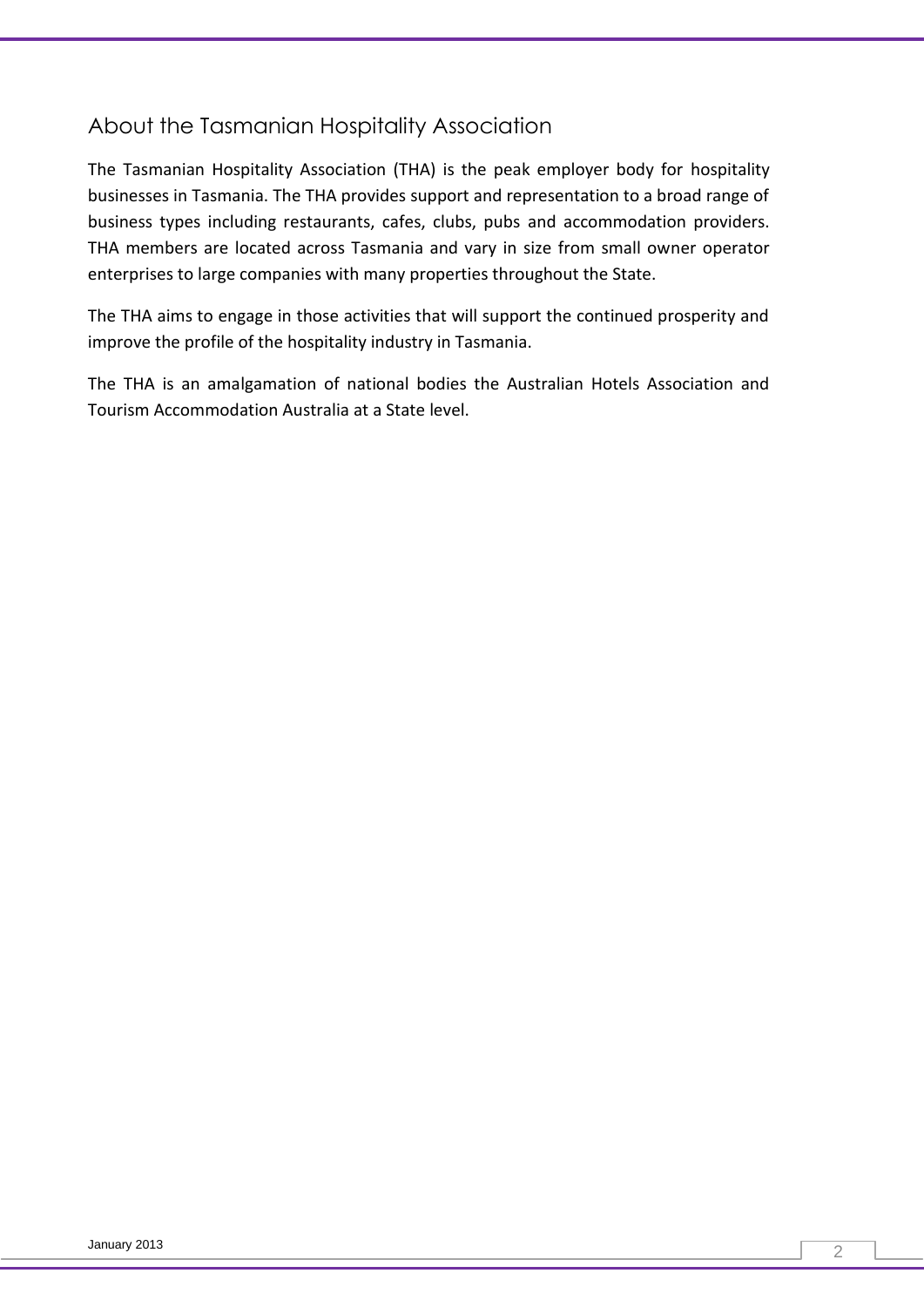### Foreword

Vocational Education and Training (VET) is an important tool in ensuring an adequately skilled and productive workforce. A shortage of skilled and available employees is a commonly identified concern among hospitality operators. As the name suggests VET is education and training that is focussed on providing skills for work.

VET is industry focussed, offers flexible delivery options both on and off the job and can be linked to career pathways through the Australian Qualifications Framework (AQF). Whilst the VET system can seem complex initially, being informed about how it works and who is involved can provide significant benefits to yourself, your employees and your business.

This Best Practice Guide (BPG) has been developed to provide operators with information on how to achieve:

- Value for money
- High quality training delivery and assessment outcomes
- Clear expectations of all parties involved in VET including employers, supervisors, Registered Training Organisations (RTO's) and learners
- Most suitable training options to facilitate workforce development
- Identification of business needs in the present and future
- A workplace learning culture based on professional development opportunities.



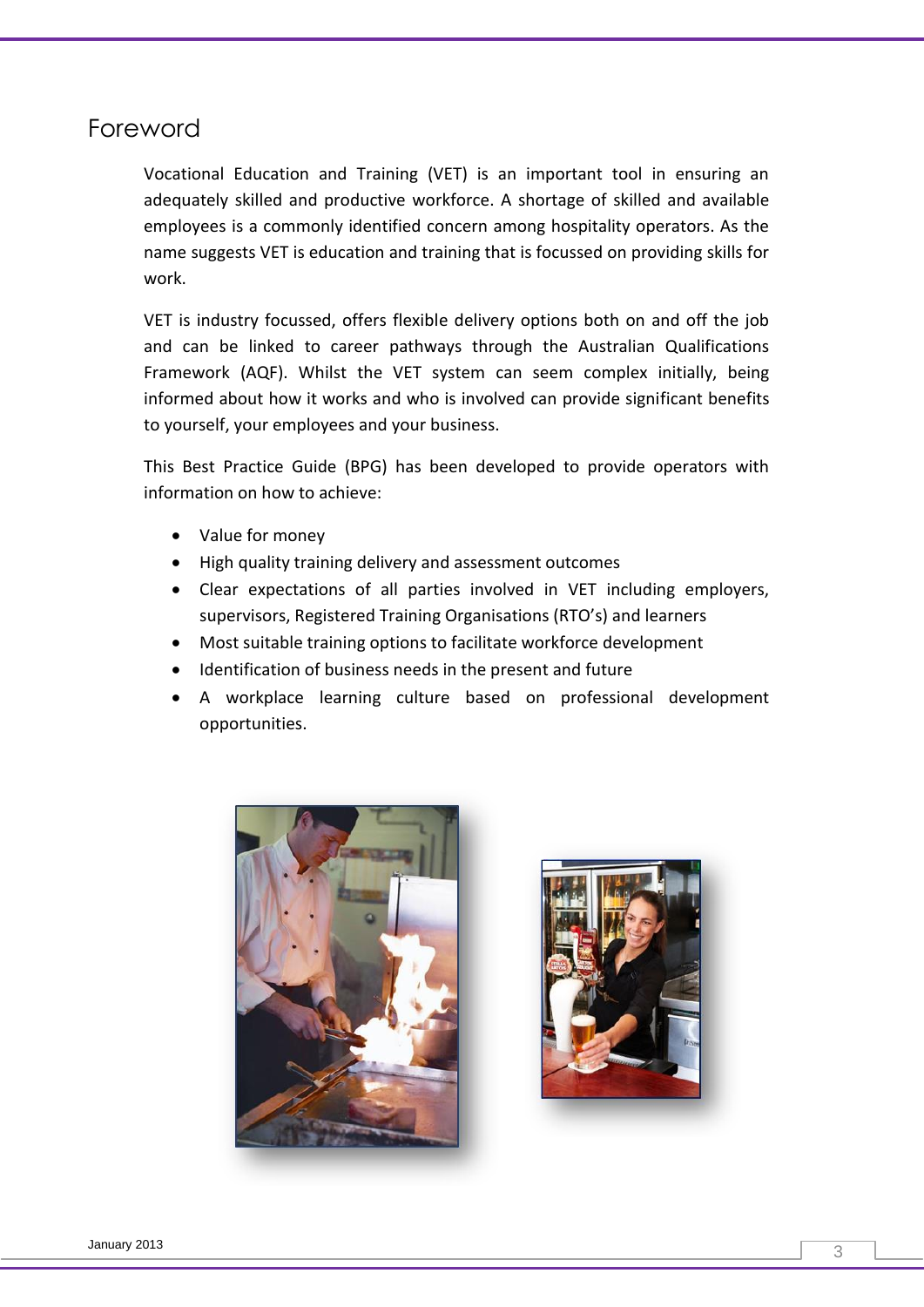# **Contents**

| Abbreviations                            |    |  |
|------------------------------------------|----|--|
| Introduction                             |    |  |
| An overview                              |    |  |
| What is VET?                             |    |  |
| Why use VET?                             |    |  |
| Types of VET                             |    |  |
| Apprentice or trainee                    | 9  |  |
| <b>Work Placement</b>                    |    |  |
| <b>VET</b> in Schools                    |    |  |
| <b>School Based Apprenticeships</b>      |    |  |
| Professional Development                 | 10 |  |
| Group Training                           |    |  |
| <b>Customised Training</b>               |    |  |
| <b>Commencing Training</b>               | 11 |  |
| Who Does What?                           |    |  |
| Employer                                 |    |  |
| Registered Training Organisation (RTO)   | 13 |  |
| Australian Apprenticeship Centres (AACs) |    |  |
| Skills Tasmania                          | 14 |  |
| Learner                                  |    |  |
| Service Agreement /Training Plan         | 15 |  |
| Questions for the RTO                    |    |  |
| Dealing with Issues                      |    |  |
| Completion of Training                   |    |  |
| Glossary                                 |    |  |
| Useful Resources                         |    |  |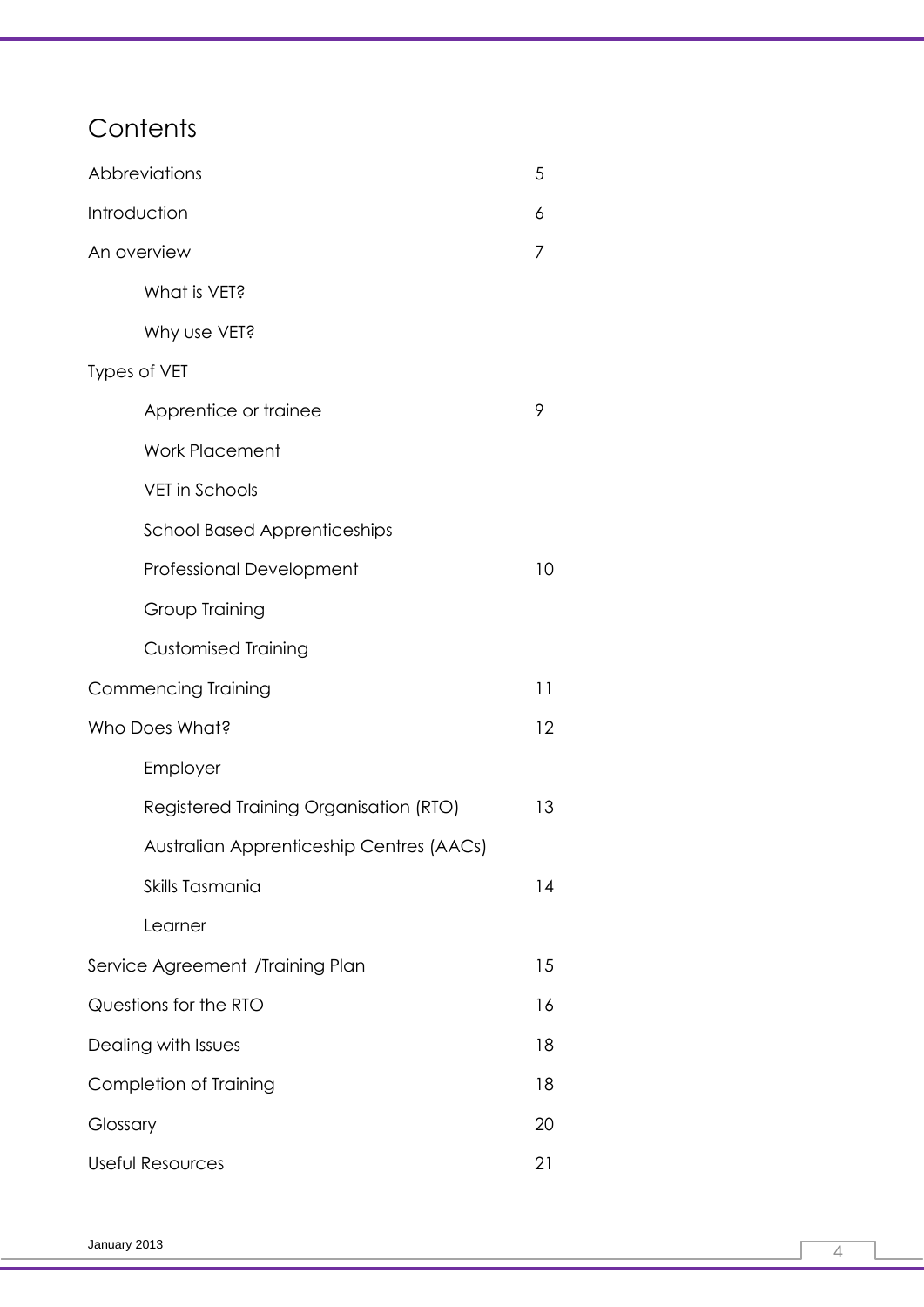# Abbreviations

| <b>AAC</b>  | Australian Apprenticeship Centres                     |
|-------------|-------------------------------------------------------|
| <b>AQF</b>  | <b>Australian Qualifications Framework</b>            |
| <b>ASQA</b> | <b>Australian Skills and Qualifications Authority</b> |
| <b>GTO</b>  | <b>Group Training Organisation</b>                    |
| <b>JSA</b>  | Job Service Australia                                 |
| <b>VET</b>  | <b>Vocational Education and Training</b>              |
| <b>RTO</b>  | <b>Registered Training Organisation</b>               |
| <b>RPL</b>  | Recognition of prior learning                         |
| <b>TTAC</b> | <b>Tasmanian Training Agreements Committee</b>        |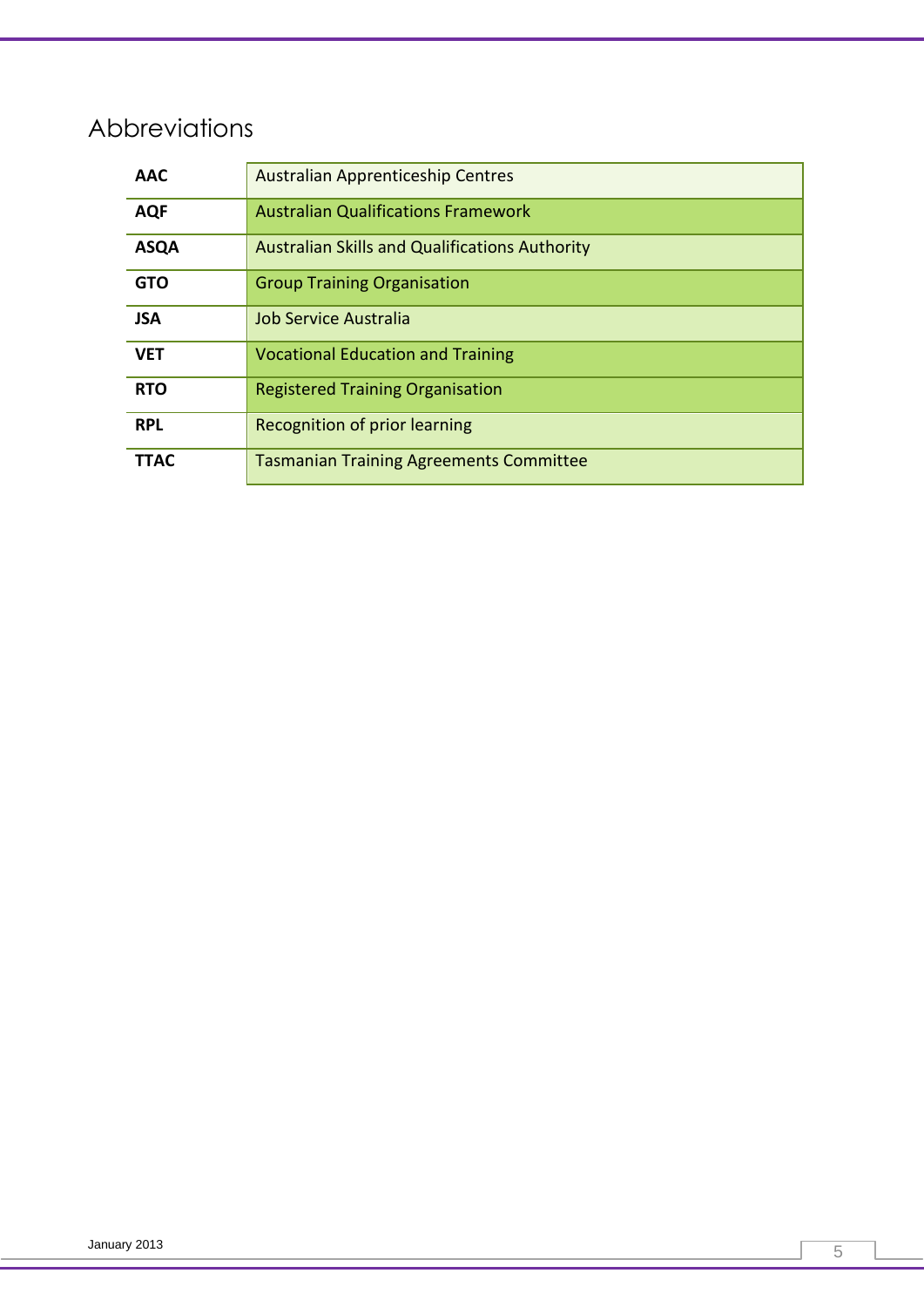### **Introduction**

This Best Practice Guide (BPG) aims to provide business operators with adequate information on the Training System to ensure a clear understanding of the roles and responsibilities of the learner, the RTO and you as an employer. There is a perception that the quality of training outcomes and the complexity of the training system are barriers to training. The following information aims to demystify key aspects of the VET system to assist all parties to make appropriate and informed decisions regarding workforce development.

The BPG will outline the minimum requirements of each party involved in training, make clear responsibilities of all parties and provide processes to follow in the event of a dispute, contract variation or cancellation. The BPG aims to provide a pathway for best practice where employers, RTO's and learners can work collaboratively to ensure training outcomes are consistent with enterprise requirements and expectations.

VET is an essential tool to facilitate skilling the current and future workforce in addition to demonstrating career pathways to those considering a career in hospitality. The perception of hospitality as an interim or unskilled career is impacting on the ability of industry to attract and retain a quality workforce. Better engagement with VET is one strategy to mitigate this issue.

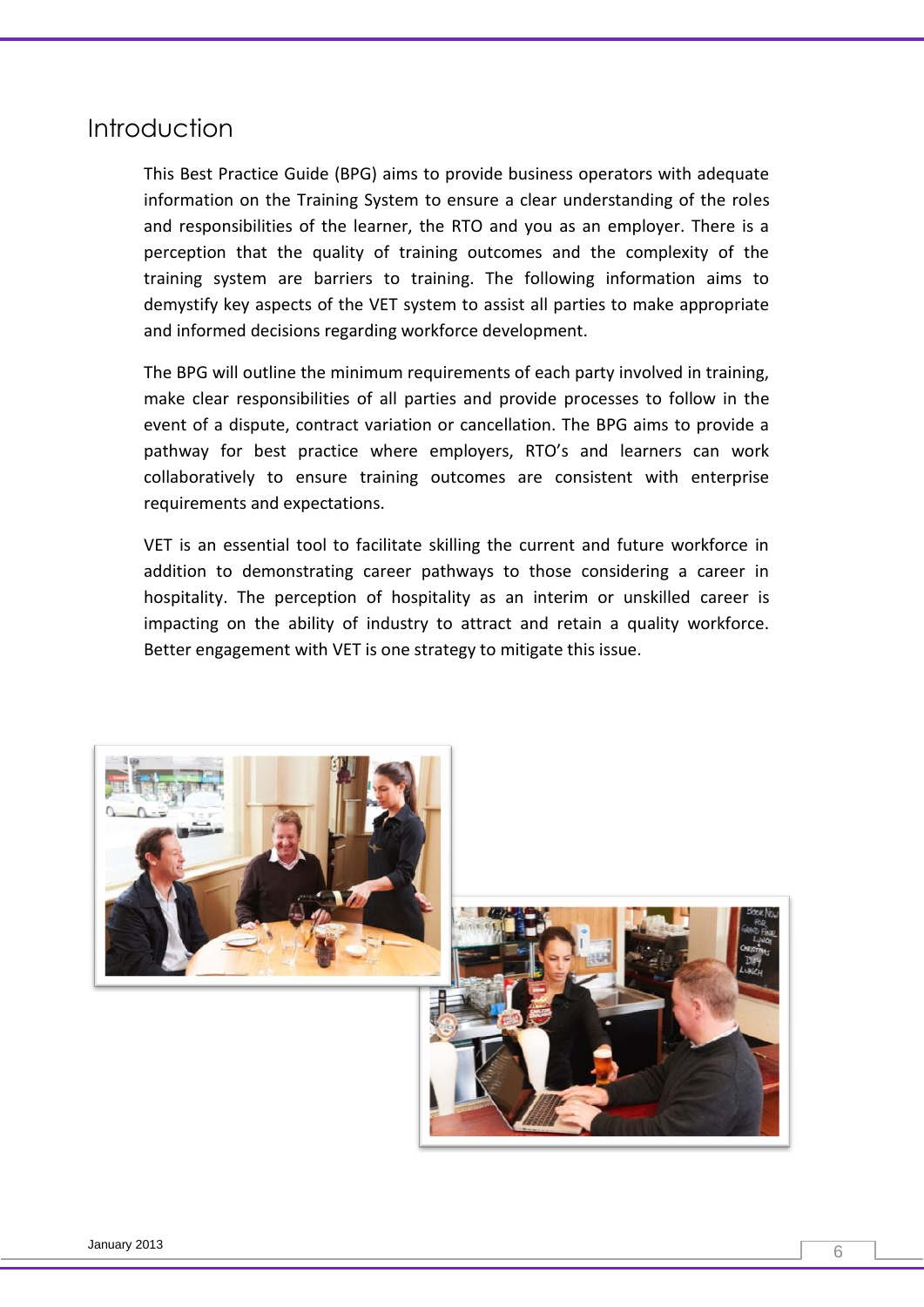### What is Training?

*Training is the process of sharing essential skills and knowledge with learners. In many cases training occurs on the job, with the RTO providing theory in the form of written resources. This should occur where the arrangement suits both the employer and the learner. You have the right to negotiate the best way for training to be delivered to your staff.*

*Each unit of competence contains Elements and performance criteria which describe the essential knowledge and skills required to be competent in that specific unit. Each unit also contains critical aspects of assessment that must be considered and included in the assessment process such as the requirement to see some skills demonstrated on a number of occasions. (One unit requires the skill to be demonstrated 48 times and another 12 times before the learner can be deemed competent by the assessor/assessment team)*

(See Appendix I for a copy of the Unit SITHFAB009A Provide Responsible Service of Alcohol.)

# An Overview

#### What is VET?

**Vocational Education and Training** (VET) is nationally recognised which means skills and qualifications achieved through VET are portable around Australia and recognised by industry. Each industry has a dedicated training package.

**Training Packages** are developed through consulting with industry to identify minimum standards required to competently perform specific tasks.

VET can occur on the job, in a simulated environment or a classroom depending on the situation and what meets the employer and **learner** needs most effectively. The primary focus of VET is to ensure the learner is equipped with the skills industry expect them to have to be effective in workplaces.

#### Why use VET?

There are numerous benefits to be gained from integrating VET into your workplace. In order to achieve the desired outcomes from VET it is essential to understand why you want to undertake training and development in the first place. Do you want to:

- Increase workforce flexibility by multi-skilling employees to enable them to work across the organisation.
- Increase workforce responsibility by supporting skill development of employees to allow them to take on more complex tasks.
- Improve service levels by equipping staff with essential skills and knowledge to improve upon the level of service offered.
- Improve efficiency and quality of products and services which increases the capacity of the business to meet customer expectations leading to repeat patronage and positive word of mouth advertising.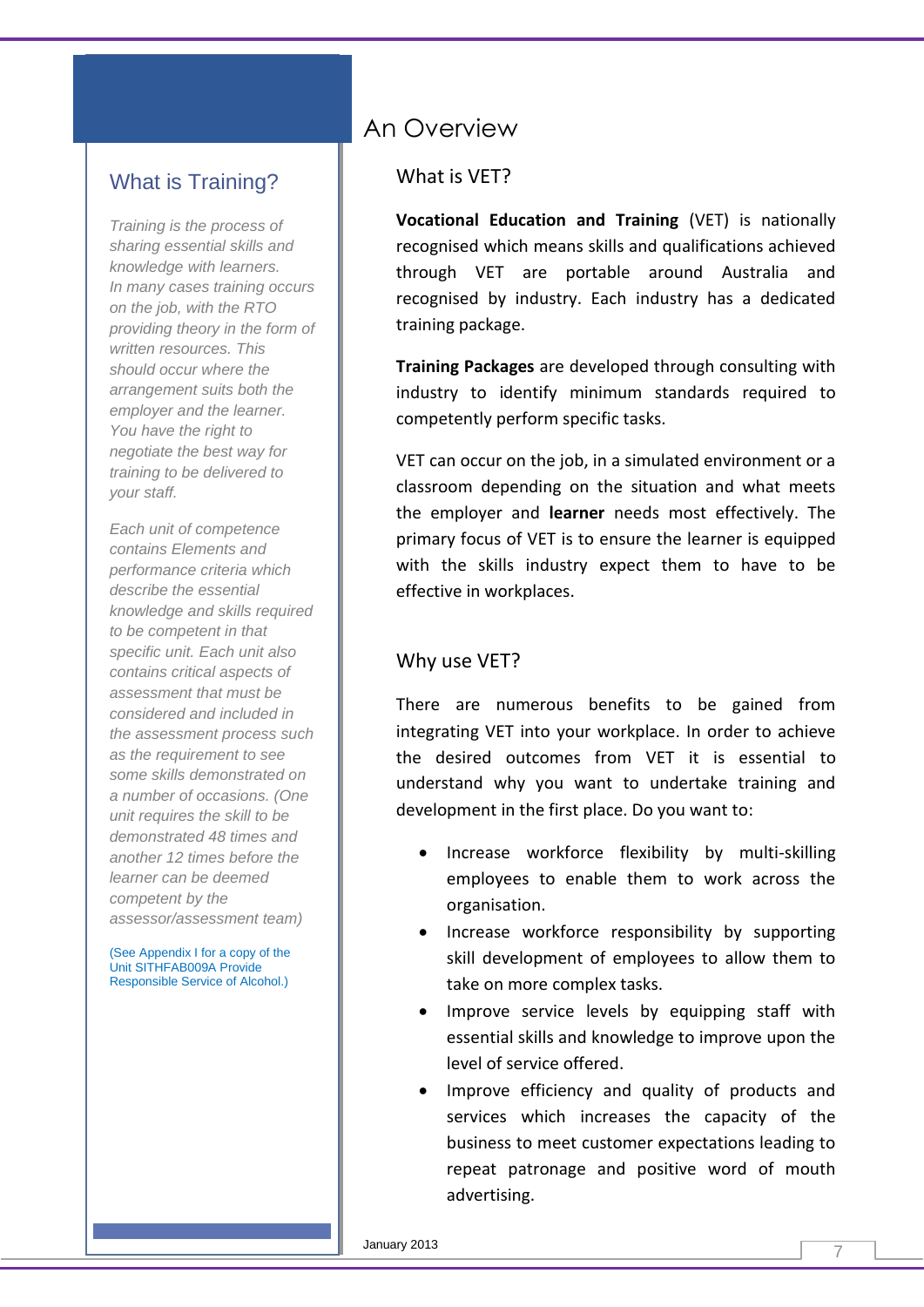# A Case Study

The Owner of Hotel Black has recently received notice of new legislation coming into effect requiring the organisation to have a Workplace Health and Safety committee.

Usually the Owner would take on this responsibility but does not have time to coordinate the committee.

One of the supervisors had expressed interest in taking on additional responsibility so the owner approached that person and asked if they would be interested in managing the committee.

The employee was initially reluctant as she had limited knowledge of how the committee should work and what their responsibility would be.

The Owner contacted the RTO who looked after the apprentices at the Hotel and they arranged for someone to meet with the Owner and the supervisor to discuss how they could meet their needs.

At the meeting the RTO representative explained the units that the Supervisor could undertake to acquire the knowledge to coordinate the Committee.

The supervisor expressed gratitude to the employer upon completing the training as she felt confident to run the committee and was looking forward to the extra responsibility.

- Foster greater efficiency by encouraging staff to seek more efficient ways to perform tasks and ensuring they possess adequate knowledge and skills required to perform job roles in the most productive manner with minimum wastage.
- Build quality assurance and compliance processes, VET units specialising in a range of compliance based topics such as Workplace Health and Safety are useful strategies to support compliance with regulations within the business.
- Offer professional development opportunities such as motivation and retention of key employees.
- Support succession planning by offering employees opportunities to develop their skills and knowledge in preparation for future roles within the business.
- Improve your business reputation as an employer who values their employees. This results in the business becoming a first port of call for jobseekers.

Having an understanding of how you want your business to change as a result of VET will allow you to evaluate the effectiveness of training in achieving your organisational goals.

VET affords businesses a flexible option to provide training and development opportunities at all levels of the business. Hospitality qualifications are available from entry level through to Advanced Diploma and can be linked through to a tertiary qualification.

VET is about achieving competence by meeting the minimum standards described in the relevant training package. These standards only provide a starting point for training outcomes. Your business culture, processes and procedures are important factors in determining the quality of skills and knowledge learners develop.

*The difference between competence and excellence is how you tailor training to your business requirements!*

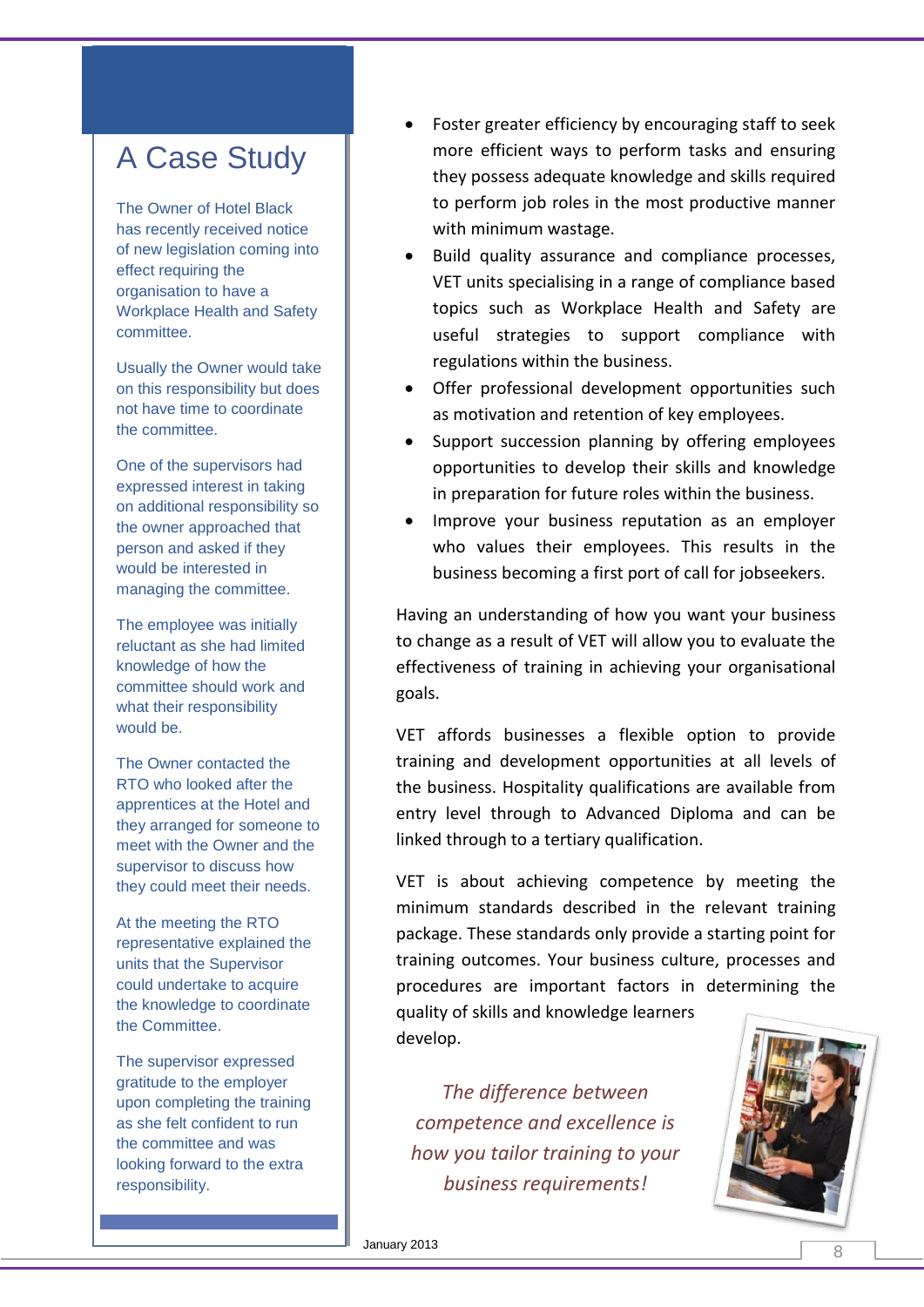# Types of VET

#### *Apprentice or Trainee*

Apprentices and trainees are referred to as Australian Apprentices. In the past there was a clear distinction between the two. Now that the majority of apprenticeships are not time based, the distinction is no longer relevant.

An Australian Apprentice is a person registered under a Training Agreement (or training contract) who is undertaking a qualification recognised under the AQF. An Australian Apprentice has the same rights as any employee in your business. The primary difference is that the training agreement/contract that the employer and the apprentice/trainee sign contains a number of obligations for both parties and the Tasmanian Training Agreements Committee (TTAC) has a number of policies that must be met by both parties throughout the duration of the training contract.

#### *Work Placement*

Work placement in the VET system is generally through a Job Services Australia agency or the Polytechnic. These learners are generally not working in industry hence require a workplace to practice the skills learnt in the classroom or simulated environment. Work placement is an important function in contributing to a skilled hospitality workforce by providing meaningful experiences to learners. Work placement can be a useful recruitment tool with employers being able to observe learners in the workplace and offer employment to those that best suit the organisation culture and requirements.

#### *VET in Schools*

VET in schools is offered to year 11 & 12 students in a range of industries. VET Hospitality courses involve learners undertaking a portion of learning in the school environment and being placed in hospitality businesses to put their learning into practice. VET in schools is different to work experience as learners need to be given opportunities to practice skills not just observe others. Like work placement VET students can be a potential source of employees.

VET in schools is an important program that provides industry with an opportunity to showcase the benefits of working in hospitality. Such programs where learners have enriching experiences are important ways to improve the profile of the hospitality industry as a dynamic and exciting career choice for young people.

### School Based Apprenticeships

*Allows year 10, 11 & 12 students to undertake a VET qualification as an apprentice or trainee whilst still at school.*

Employer **Responsibilities** 

- *Offer 8-15 hours per week paid employment during school terms*
- *Ensure 720-900 hours over a year (school to assist in monitoring this)*
- *Hours of work to be negotiated between employer and learner*
- *Employer to ensure qualification is completed regardless if the trainee finishes school prior to completion.*

#### The Student

- *Must attend school or college classes (non-attendance is breach of training contract)*
- *Inform the employer and school or RTO if unable to attend work*
- *Attend off the job training where required*
- *Any difficulties with the Apprenticeship to be communicated to the school.*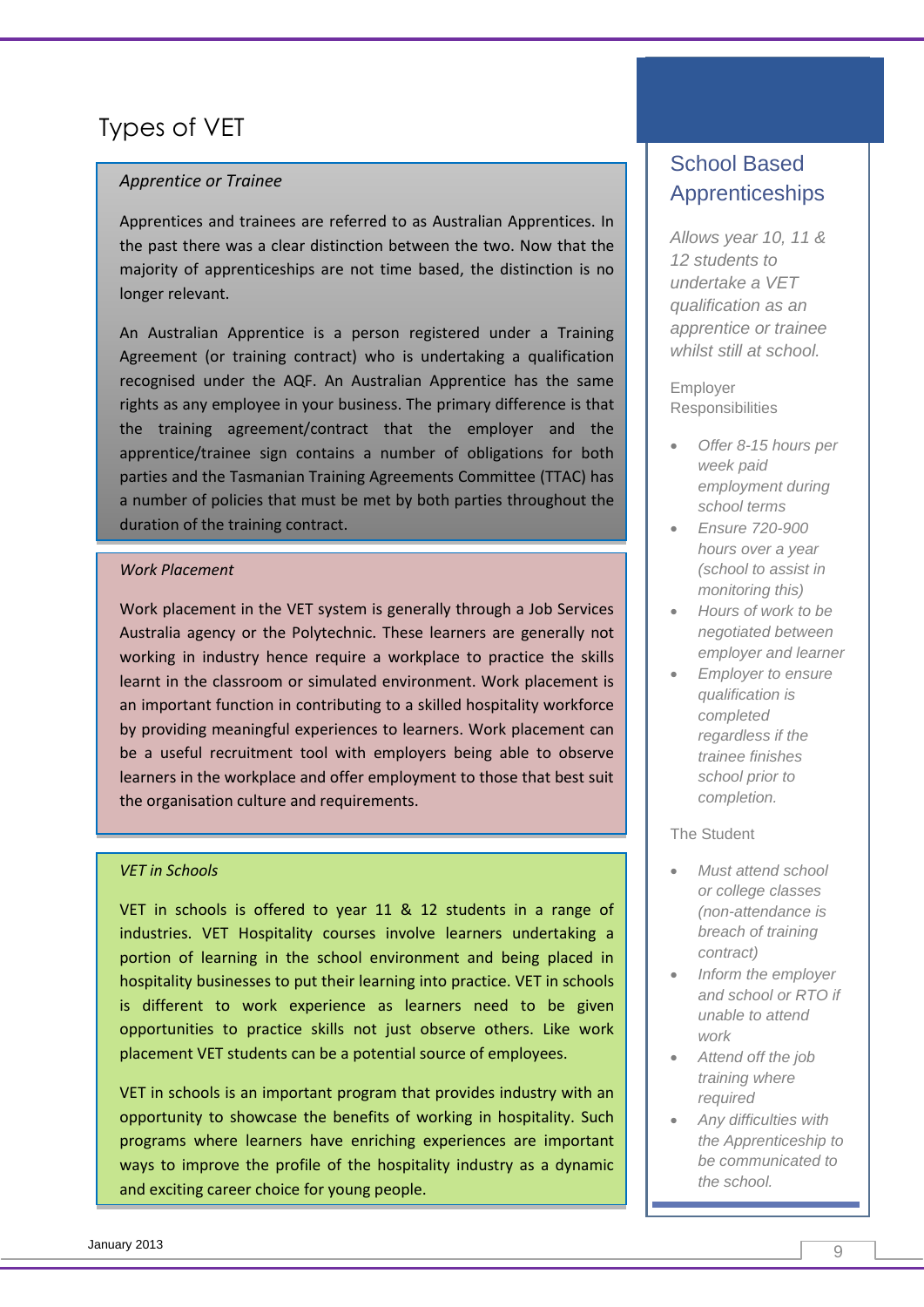#### *Professional Development*

VET can be used to facilitate professional development for individual employees. This could be directly related to their current position, part of succession planning or to facilitate an increase in responsibility.

The flexibility of VET allows a choice of completing a single unit, a cluster of units or an entire qualification depending on business and learner requirements.

VET can also be used to support a career change where an individual wishes to enter into a different industry or sector training can be used to develop individual knowledge and skills in a new area.

See appendix II for Hospitality Qualifications Framework

#### *Group Training*

This is a method of employment which offers employers greater flexibility in how they manage Australian Apprentices. Most common for Commercial Cookery this arrangement is where the business becomes a host employer. The Group Training Organisation (GTO) is the employer of the Apprentice and is responsible for employment and training for the learner. The host organisation pays the GTO in an arrangement similar to on-hire labour.

Whilst this arrangement will incur a fee for service, it is often more suitable for businesses that are not able to provide adequate resources (e.g. equipment, supervision or exposure to a variety of tasks) continuously to support the learner. Group training is also an option for businesses that may not be able to provide continuous employment for the duration of the training contract due to seasonality or other reasons.



### Customised Training **Delivery**

Another common use of VET is for the delivery of short courses to meet a specific need. Courses may be delivered on-site or off the job in a classroom environment.

#### Examples of such courses include;

- **Compliance** *e.g. RSA, RCG, Food safety, First Aid*
- **Performance improvements** *e.g. Customer service*
- **Change in business** *e.g. moving to table service*
- **New equipment or product** *e.g. new coffee machine or menu*
- General refresher as a career or professional development strategy

Many RTO's will have the ability to customise content and resources to your business needs. This is something that should be discussed prior to entering into an agreement with and RTO.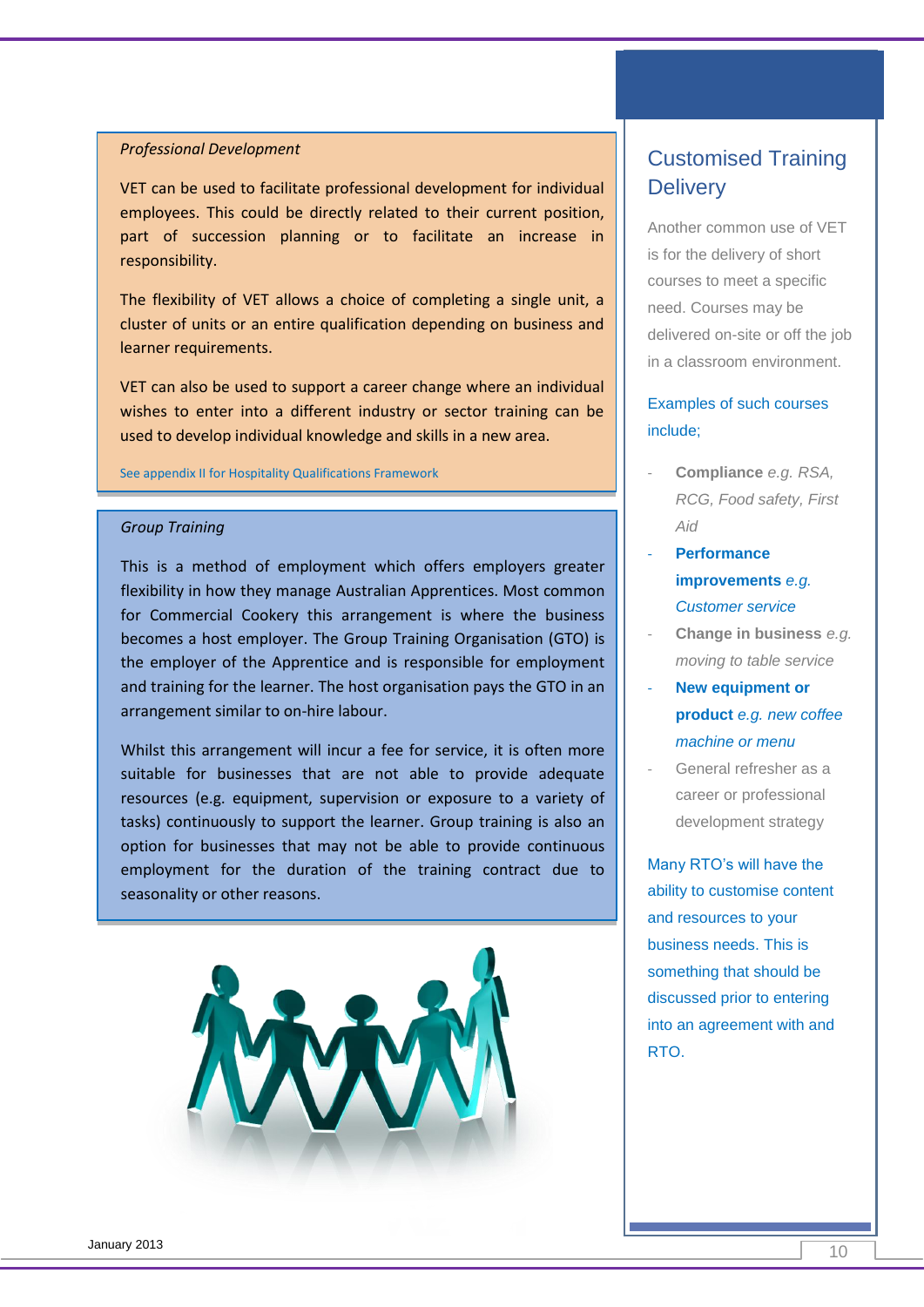# Commencing Training

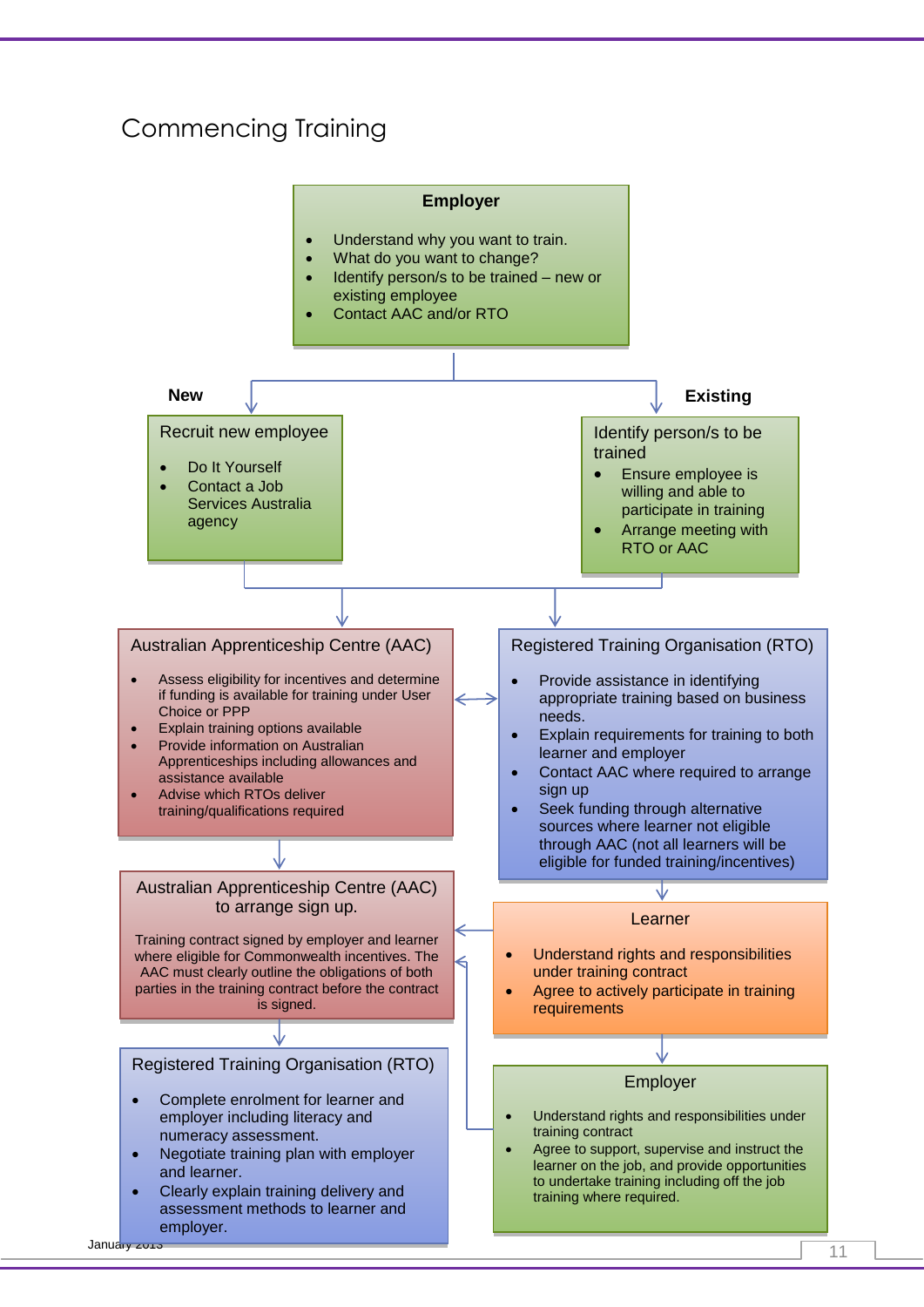### Who Does What?

#### Employer

The first step in undertaking any form of training is to identify why you want training to occur. If you do not clearly identify the need for training it will be difficult to determine what type of training and development to offer. Additionally, learners will not be clear on why they are being trained which may lead to confusion or conflict among employees.

The selection of an RTO will also be important to ensure the training organisation is able to meet your needs and provide adequate levels of service to both you and the learner.

It is important to remember that when dealing with RTOs that you are the customer and they are providing the service. Often when businesses are approached by training organisations this fact can be forgotten. Like any product or service you purchase, if your needs are not being met effectively you have the right to complain or to take your business elsewhere.

When deciding to take on an Australian Apprentice (or trainee), you must determine whether the role will be filled with an existing employee or if you are going to recruit a new employee for the role. A flow chart for employing an Australian Apprentice can be found in Appendix III or at the following web address:

[http://www.aatinfo.com.au/\\_OTHER/EMPLOYER%20Flowc](http://www.aatinfo.com.au/_OTHER/EMPLOYER%20Flowchart%20-%20NEW%20SITE.pdf) [hart%20-%20NEW%20SITE.pdf](http://www.aatinfo.com.au/_OTHER/EMPLOYER%20Flowchart%20-%20NEW%20SITE.pdf)



# **Why Train?**

*Prior to commencing training you should determine why you are going to undertake training and development. Some questions that may provide useful insight;*

- What do I want to change?
- Specific job roles or tasks that require improvement e.g. too much wastage of tap beer
- Do I want to introduce new processes, policies or procedures?
- Do I need to meet regulatory or legislative requirements?
- Do I want to facilitate organisational change?
- Do I want to upgrade staff skills to facilitate succession planning?
- Would employees perceive training as an opportunity or a punishment?
- Would training act as a motivation or retention tool for employees?
- Do I have sufficient physical and human resources to support training and development?
- Can I meet the obligations of the training contract and associated TTAC policies?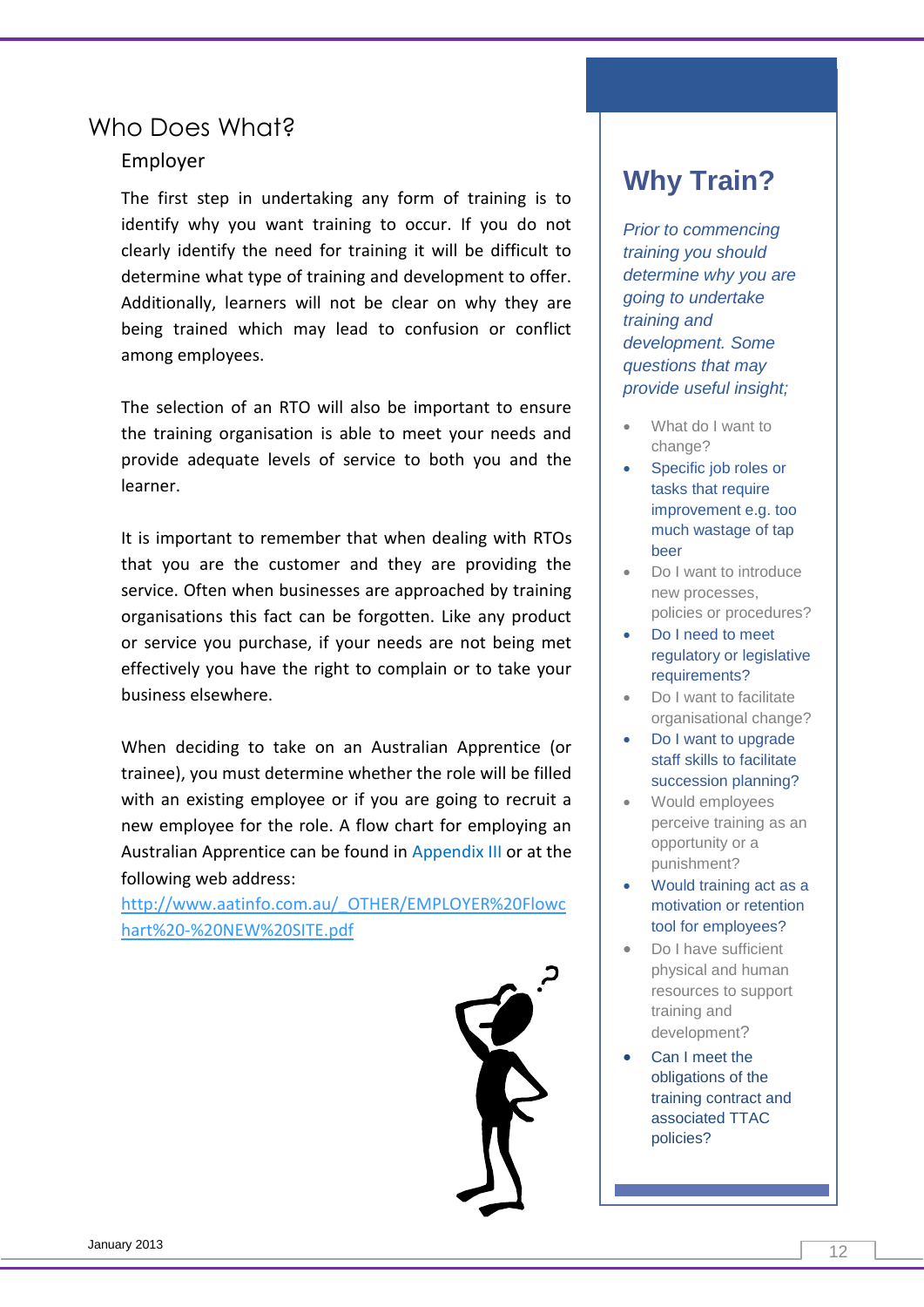#### Registered Training Organisation (RTO)

Selecting an RTO is an important step in commencing the training process. Understanding the level of service and methods of delivery used by the RTO is essential to ensure both the employer and the learner expectations are met.

The type of relationship you have with your RTO will depend on a range of factors including the capacity of your business to support a learner in the workplace. If you have limited resources both physical and human you will require a greater level of support and involvement from the RTO.

Alternatively if you have adequate resources within the business you may be able to support training delivery and assessment within the business.

The majority of businesses will fall in the middle of these two scenarios. It is likely you will have the physical resources and some staff that are able to support the learner throughout the training but will still require RTO involvement in the training and assessment.

Where your business does not have an existing relationship with an RTO it is important to shop around to determine which RTO is the best matched to meet your business needs. E.g. if you believe your learner will need to access some training off the job due to a lack of resources or equipment, you will need to ensure the RTO is able to deliver off the job training in either a classroom or simulated environment.

The RTO should clearly explain what training options are available and assist you in accessing appropriate funding to offset the training investment. Funding for training comes from the State Training Authority (Skills Tasmania) and is designed to be a contribution towards the cost of training. You may also be eligible for an incentive payment from the Australian Government if your apprentice/trainee is a new employee. Your AAC can assist you with determining eligibility for an Australian Government Incentive.

As the employer you have the right to decide which AAC you wish to use or you can use an AAC recommended by your RTO. There is no requirement to elect an RTO before the AAC you may start with either organisation as both should be able to assist initially.

### Australian Apprenticeship Centres (AAC) **Australian** Apprenticeship Centres are contracted by the Australian Government to:

- Assist in completing and lodging training contracts
- Provide information on Australian **Apprenticeships**
- Assess and process applications for claims for Commonwealth incentives and allowances
- Be the first point of contact to provide support to employers, apprentices and trainees to encourage successful completion of the training contract.
- Located in various regions around the state

#### Tasmanian AAC's currently are:

- **Business & Employment**
- Jobnet
- MEGT

 $\mathbf{E}$ 

#### [http://www.australianapprenti](http://www.australianapprenticeships.gov.au/search/aacsearch.asp) [ceships.gov.au/search/aacse](http://www.australianapprenticeships.gov.au/search/aacsearch.asp) [arch.asp](http://www.australianapprenticeships.gov.au/search/aacsearch.asp)

AUSTRALIAN<br>APPRENTICESHIPS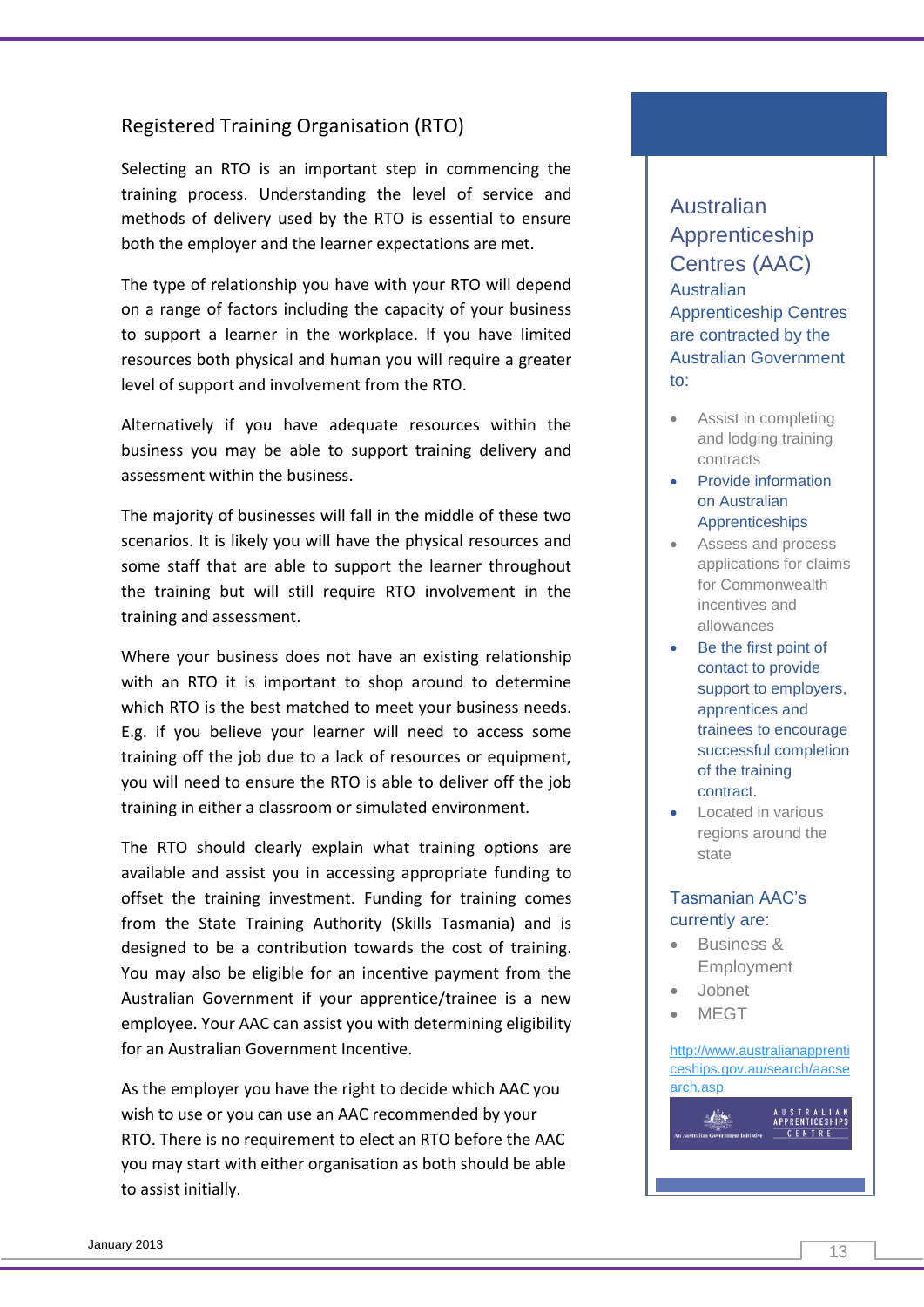# Skills Tasmania

Skills Tasmania is the State Training Authority which is responsible for the regulation and administration of VET in Tasmania including;

- Planning, purchase and support for the delivery of VET in Tasmania
- Development of policy to facilitate skill development at a State level
- Promotion of investment in training by industry
- Development, regulation, policy and administration of Australian Apprenticeships
- Traineeships in Tasmania (including regulation of training contracts)
- Identification. development and delivery of other State funded skill development programs



#### Learner

The learner who will be participating in training, needs to be aware of what training they are participating in and why. Regardless of whether the training is a one day session or a full qualification it is essential they understand why they are participating in training.

Whilst the reasons for training may be perfectly clear to the employer e.g. compliance, new equipment or processes, often learners are not aware of these reasons. In order for training to change behaviour the learner needs to understand why.

Where a learner is to be paid traineeship or apprenticeship wages it is essential that they are fully aware of both the rate of pay and any increases they will receive throughout the training. As an example, there may be confusion as to when Apprentice Chefs are able to move up a grade (e.g. first to second year apprentice wages). Fair Work Australia can assist you with the conditions of the modern Award your apprentice is paid under. As the employer you should also assist with accessing any other entitlements such as Youth Allowance and Tools for Your Trade Payments. The Australian Apprenticeships website contains this information.

#### [www.australianapprenticeships.gov.au](http://www.australianapprenticeships.gov.au/)

The RTO should also conduct a literacy and numeracy assessment with the learner to ensure levels are adequate to complete the training. Where the learner requires additional support the RTO is responsible for accessing it.

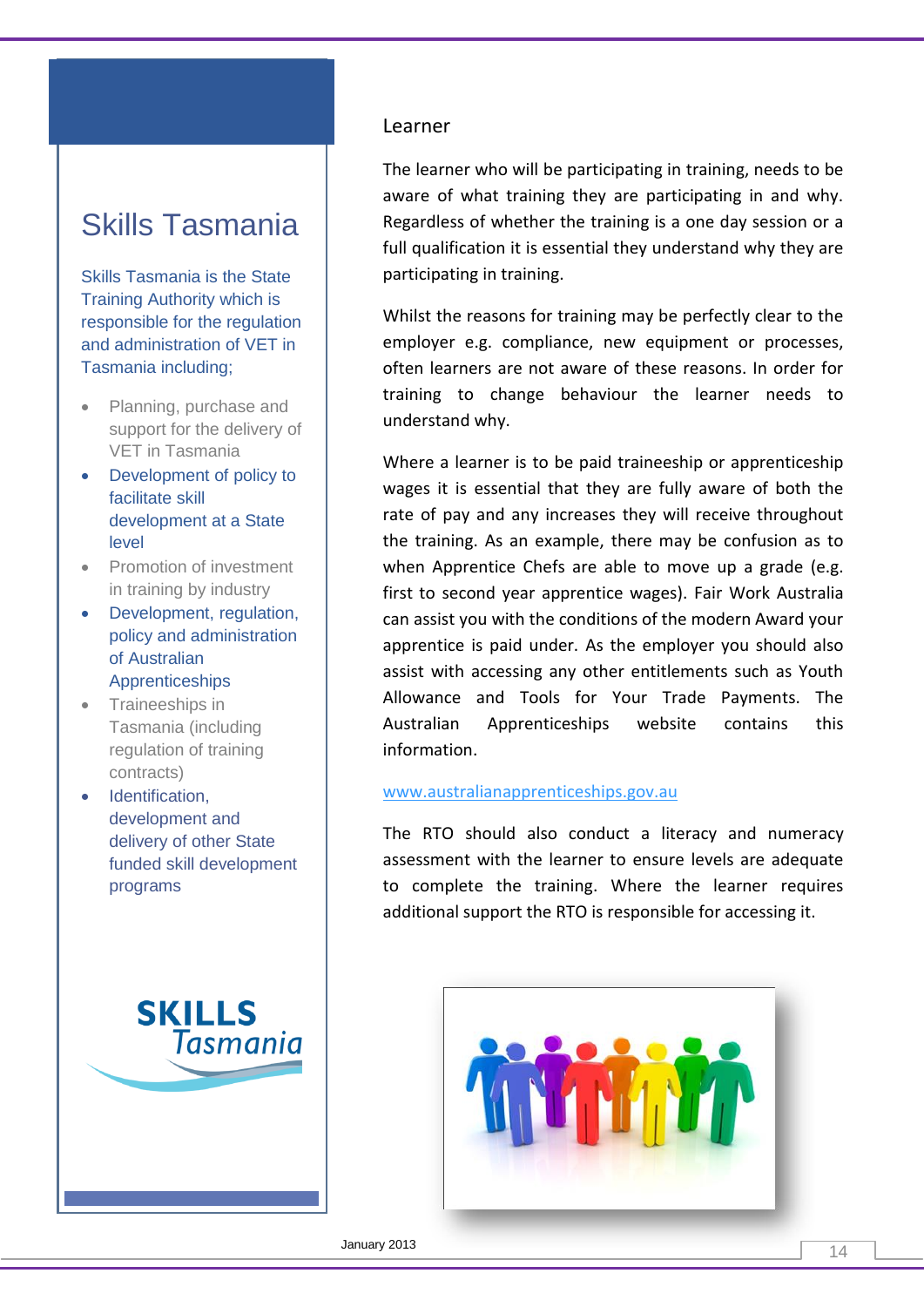# Service Agreement

Prior to commencing training it is recommended that you negotiate a service agreement with your chosen RTO. Below is a range of questions we recommend you ask to ensure you establish a clear expectation of both yours, the learner and the RTO responsibilities with regard to training and assessment.

### Training Plan

All RTO's are required to develop a training plan with the employer and the learner within two months of the commencement of the training contract. This plan should clearly indicate how, when, where and using what resources the training and assessment will happen. This plan should be the result of negotiation between the parties (employer and learner) and the RTO and should be reviewed at least three times per year. TTAC have a policy that sets the minimum requirements for all Tasmanian Training Contracts covering Training Plans.



# **A Case Study**

The Head Chef at Hobart Hotel expressed dissatisfaction at the skills of the apprentice chef. The Head Chef explained to the Manager that the apprentice was not able to perform tasks within reasonable timeframes and was wasting too much stock when preparing certain items, but still seemed to be passing each unit.

The Manager contacted the RTO to discuss this issue with the Training Coordinator who arranged a meeting with the RTO trainer/assessor, the training coordinator, the Hotel Manager and the Head Chef.

After discussing the causes of dissatisfaction, the RTO explained to the Head Chef that it was important for the apprentice to be given opportunities to practice the skills being learnt. As the Head Chef had started after the apprentice was signed up, he was not aware of the requirement for opportunities to practice on the job, as well as the fact he should not sign off units for the apprentice until he was satisfied with the performance.

Once the expectations of the Head Chef had been clarified the outcomes of the meeting were explained to the apprentice.

The RTO and the Manager of Hobart Hotel agreed to the level of service required and clarified the responsibilities of each party in a formal agreement.

The Head Chef and RTO Trainer/Assessor also had a meeting to discuss expectation as the Head Chef had not previously been charged with an apprentice.

Following these meetings the Head Chef took more time to mentor the apprentice which resolved the issue through clarifying each party's expectations.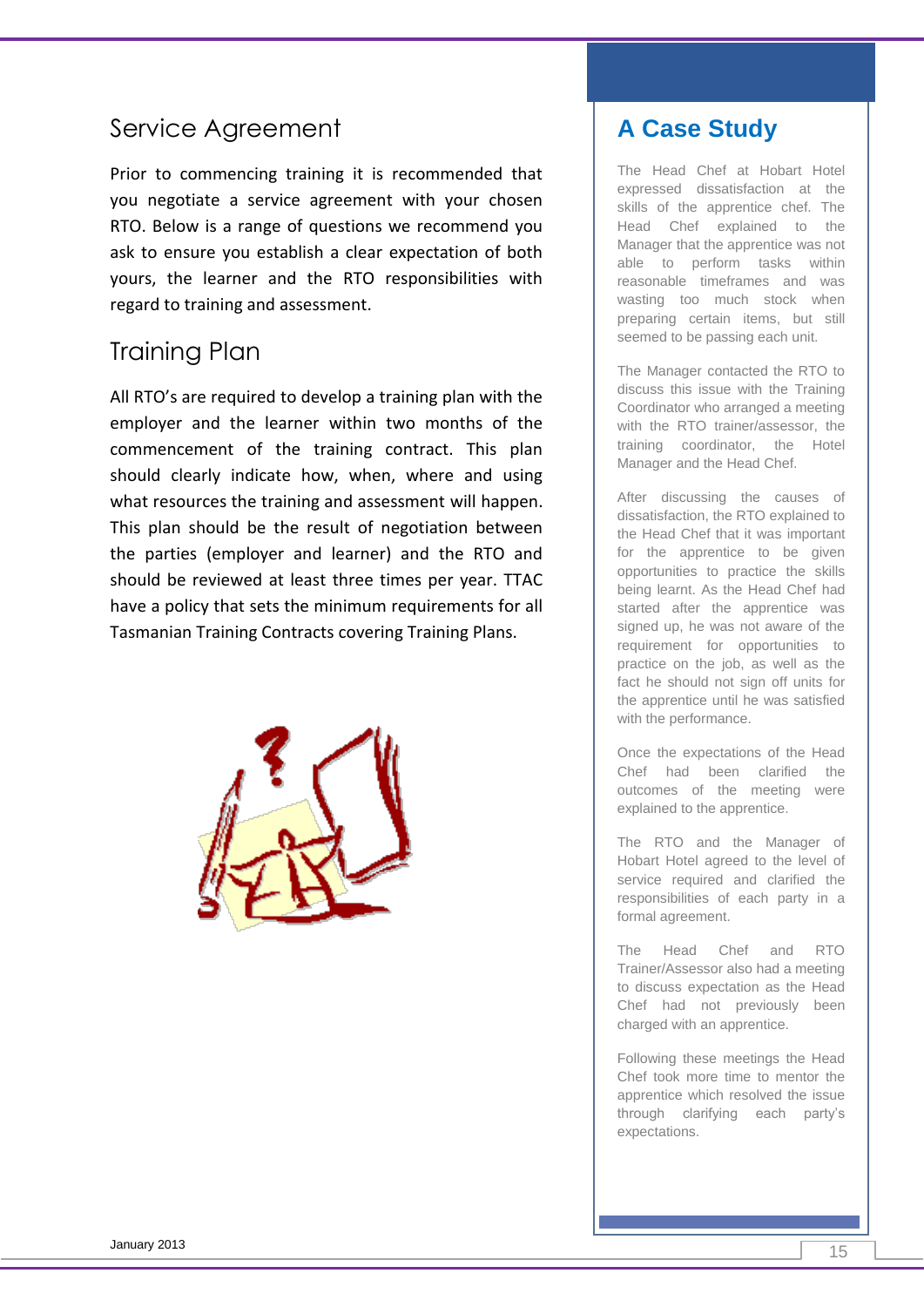# Questions for the RTO

#### RTO

- How long has the RTO been registered?
- Does the RTO have all elements required for training on their scope or are there units that need to be outsourced?
- If outsourcing units/delivery of training how do they plan to address any gaps and is there additional cost? E.g. first aid training, who pays?
- What is the RTO experience in working with industry?
- How flexible is the RTO with resource changes to meet business needs?
- What will the total out of pocket cost of training be?
- What funding will the RTO be accessing and from where? E.g. State, PPP+ or WELL.
- How does the RTO collect feedback from both employers and learners as to satisfaction with training?
- Does the RTO have access to appropriate facilities for off the job or classroom training e.g. a commercial kitchen for commercial cookery.
- How much time will be allocated to the learner and how often will visits from the trainer occur?
- What is the grievance or appeals process?
- What if any resources are required from the employer? E.g. supervisor or mentor to support the learner.
- What is the process should the training contract be cancelled? E.g. outstanding fees etc.



# What is RPL?

*Recognition of Prior Learning (RPL) is where a learner is assessed on any formal or informal learning they have that results in them demonstrating competency in particular units or towards qualifications. E.g. a learner who has worked in a gaming room and been licensed for a period of five years would generally be eligible for RPL for the Unit Attend Gaming Machines as a result of their work experience and on the job learning.*

*RPL is designed so that learners can be recognised for existing skills and knowledge.*

### What is Credit Transfer?

*VET is a portable form of training which means each unit of competency completed is transferable to qualifications that are relevant or related to that unit. Provided the unit code is the same and/or the content has not changed learners can gain a credit transfer for the unit towards a qualification.*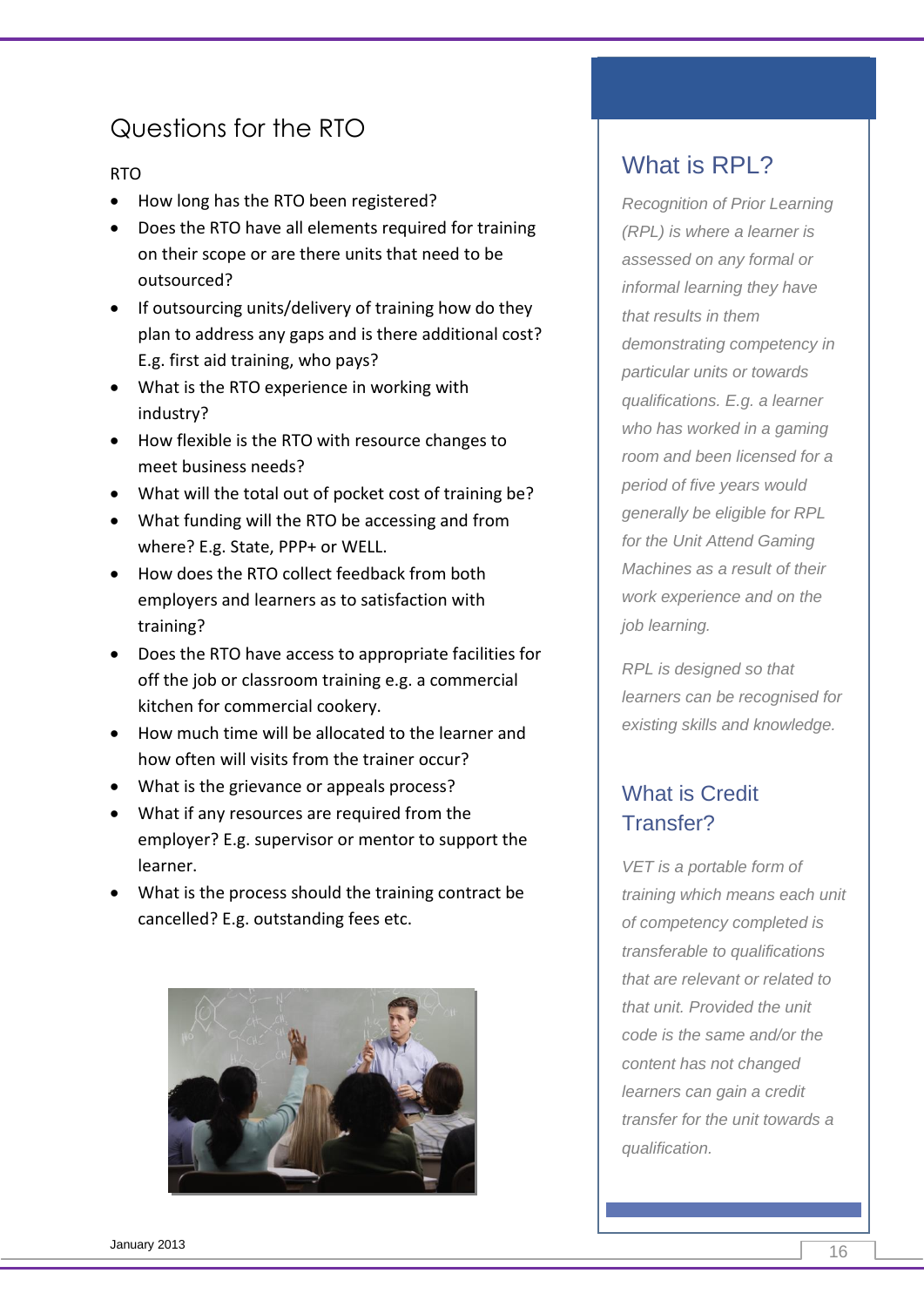#### **Training**

- Will training occur on or off the job?
- Will off the job training incur additional fees?
- What resources will be used to provide learner with required knowledge to achieve competency?
- How many people will be involved in the training and assessment?
- Who will keep the records?
- When will I get progress reports?
- Will the RTO conduct/deliver all training?
- Can the workplace deliver training if they wish?

#### The Trainer/Assessor

- What experience does the trainer have in industry?
- How current is that experience?
- What qualifications does the trainer have?
- What is the trainer/assessor experience with Recognition of Prior Learning (RPL)?



### What is Assessment?

*Assessment is the process of collecting evidence to ensure the learner can apply the skills and knowledge gained from training.*

*Evidence may include;*

- *Supervisor/3rd Party Sign Off*
- *Written Evidence – answers to questions, assignment, case study*
- *Verbal Assessment – learner answers questions from assessor*
- *Observation – assessor observes learner performing tasks that demonstrate competence*
- *Role play*
- *Photographs or video of learner showing competently performing tasks or demonstrating knowledge*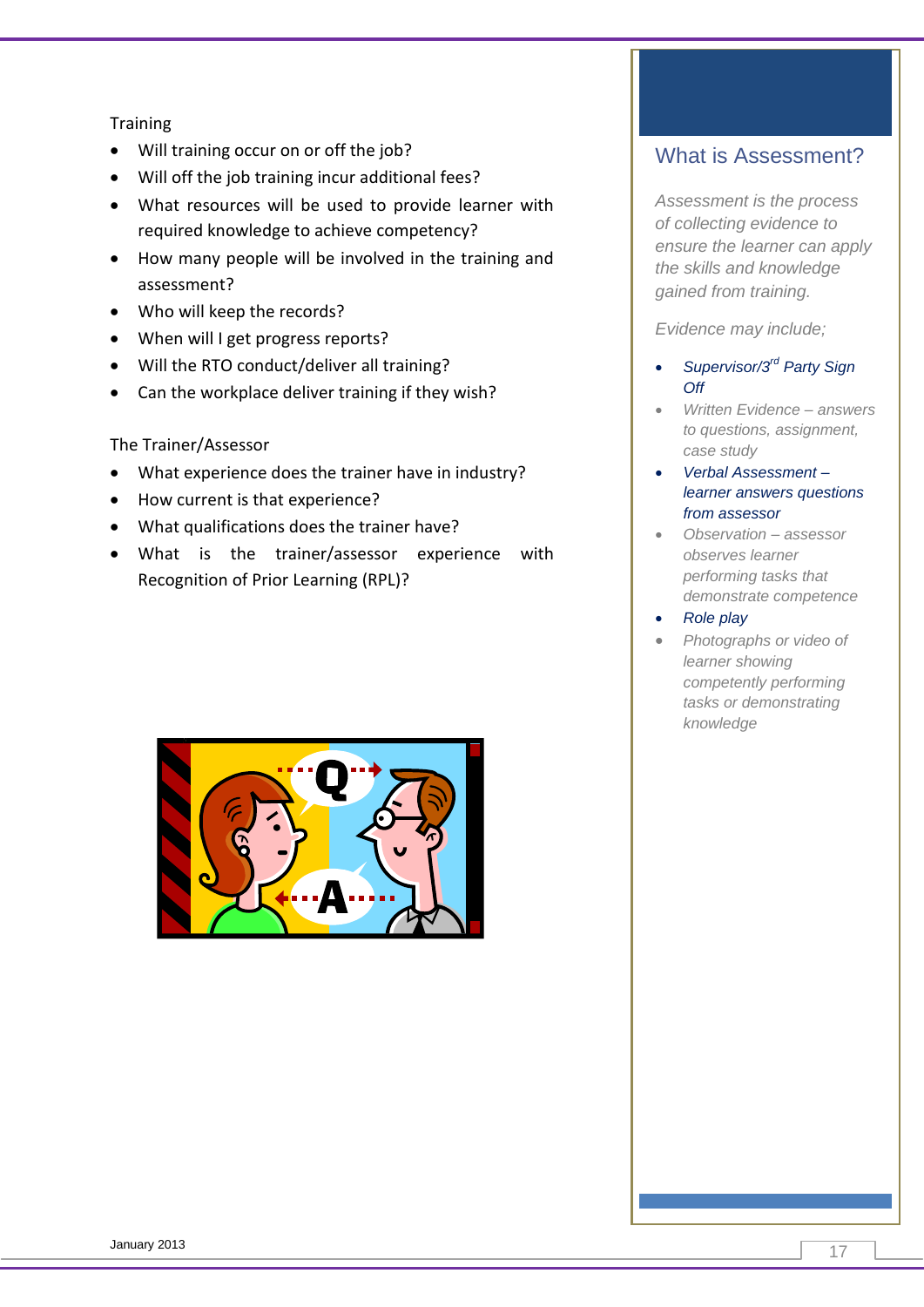# Dealing with Issues

#### Progression with training

If the learner is not progressing through their training at a suitable rate the trainer/assessor should notify the employer.

The employer should consider whether the learner is receiving adequate support in the workplace in the form of time to undertake training or a mentor to assist in the training process.

Where a training contract exists and there is no valid reason for poor progression in the training, the employer should follow the enterprise disciplinary procedures or alternatively suspend or cancel the training contract if the learner does not wish to continue.

Any proposed change to a training contract MUST be applied for to TTAC and either party has the right under Section 68 of the VET Act to dispute any proposed change. The employer cannot make any change without mutual agreement and not before the change has been approved. The parties are assisted in filling out applications by the AAC and the AAC sends the application to Skills Tasmania.

#### Lack of contact/ support from RTO

The RTO is required to maintain regular contact with the learner. Should the trainer/assessor not be visiting the learner on a regular basis (as agreed to in the Service Agreement) the employer should contact the RTO manager to discuss.

If an issue cannot be resolved with the RTO and the issue is with the quality of delivery and assessment, information provided about the training or the qualification (received or not received) complaints can be made to the Australian Skills Quality Authority (ASQA) at [enquiries@asqa.gov.au.](mailto:enquiries@asqa.gov.au) Issues that fall outside of the above areas can be directed to Skills Tasmania.

# Completing a **Qualification**

*Once the learner has been assessed as competent in all units listed on the training plan they will be issued a certificate. The RTO is responsible for notifying relevant parties such as Skills Tasmania and the AAC.*

*Where the contract is cancelled a Statement of Attainment will be issued for any units completed. This can be used as evidence if the learner recommences training at any stage and the learner may apply for a Credit Transfer.*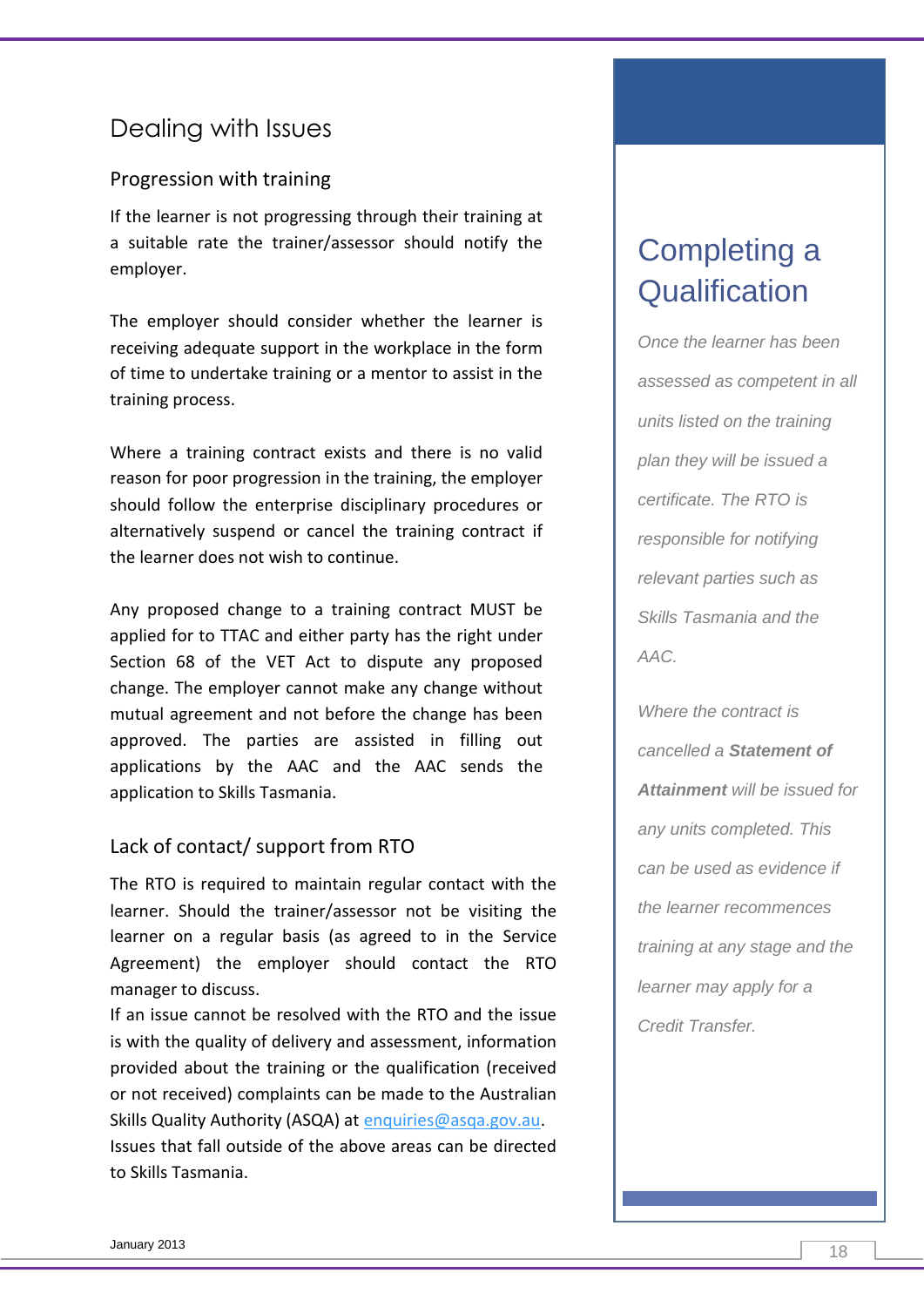#### Performance issues (learner)

If the learner is not performing in their role to the standard required by the organisation you still have the right to commence disciplinary procedures as with any other employee. The training contract may be cancelled in this instance. Alternatively the learner may continue training with another employer in this instance the training contract will be transferred. Any proposed change to the training contract must be applied for through Skills Tasmania.

#### Assessment decision

Upon commencing training you and your learner should be provided with a copy of the grievance process should there be a disagreement with the assessment decision. If this process is not successful you should follow the directions in the RTO grievance process which includes referring the issue to ASQA (as above).

#### Cancellation or suspension of training contract

If the employer and learner both wish to cancel or suspend the training contract, they can apply to Skills Tasmania for this to happen. The AAC can assist the parties in filling out the appropriate forms. It is very important to remember that if only one of the parties wish to amend the training contract, the other party has the right to dispute the proposed change by accessing Section 68 of the VET Act.

You should ensure you have covered this occurrence in the Service Agreement to avoid any excessive out of pocket expenses. The learner should be issued a Statement of Attainment for any units completed.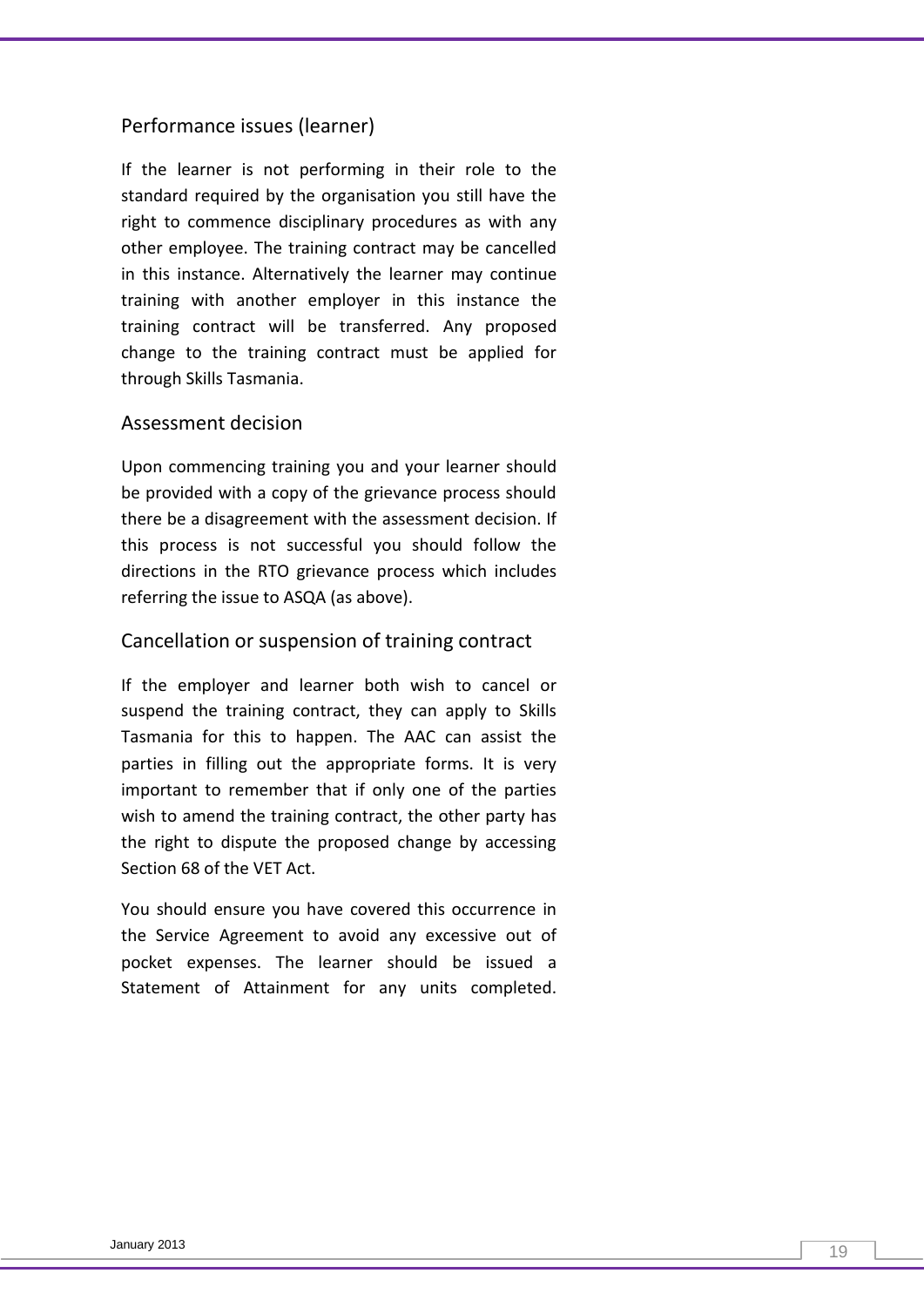# Glossary

| <b>Term</b>                 | <b>Definition</b>                                                                                                                                             |
|-----------------------------|---------------------------------------------------------------------------------------------------------------------------------------------------------------|
| <b>Training System</b>      | Refers to all aspects of the Vocational Education and Training system in Australia                                                                            |
| <b>Training Package</b>     | Integrated set of nationally endorsed standards of competency, assessment                                                                                     |
|                             | guidelines and qualifications for a specific industry                                                                                                         |
| <b>Competency</b>           | The ability to perform particular tasks and duties to the minimum standard                                                                                    |
|                             | expected in the workplace as determined by industry                                                                                                           |
| Competency                  | In a training package competency standards are determined by industry and                                                                                     |
| standards                   | describe the requirements to achieve competence in a particular unit.                                                                                         |
| <b>Unit of Competency</b>   | Refers to a particular task or duty and includes the range of skills and knowledge                                                                            |
|                             | required to perform that tasks or duty. Each unit of competency within a training                                                                             |
|                             | package is linked to one or more AQF qualifications.                                                                                                          |
| <b>Australian</b>           | Is the national policy for regulated qualifications in Australian Education and                                                                               |
| Qualification               | <b>Training</b>                                                                                                                                               |
| <b>Framework</b>            |                                                                                                                                                               |
| <b>Training Contract</b>    | A legal contract between the employer and the Australian Apprentice. The                                                                                      |
|                             | employer agrees to provide employment, support, supervision, on the job                                                                                       |
|                             | instruction, tasks that relate to the training contract and a regular pattern of work                                                                         |
|                             | to the learner throughout the duration of the contract and the learner must<br>actively participate in training.                                              |
|                             |                                                                                                                                                               |
| <b>Job Services</b>         | Small, medium and large, for profit and not for profit organisations that<br>demonstrate the ability to deliver high quality services to both job seekers and |
| Australia agencies          | employers To find your local JSA agency follow this link.                                                                                                     |
|                             | http://jobsearch.gov.au/provider/default.aspx                                                                                                                 |
| <b>Australian</b>           | Contracted by the Australian Government to perform a range of functions related                                                                               |
| Apprenticeship              | to VET.                                                                                                                                                       |
| <b>Centres</b>              |                                                                                                                                                               |
| Learner                     | Refers to the employee undertaking training, the trainee or Australian apprentice                                                                             |
|                             | for the purposes of this guide                                                                                                                                |
| <b>Training</b>             | The process of imparting skills and knowledge to the learner.                                                                                                 |
| Assessment                  | The process of collecting evidence to ensure the learner can apply skills and                                                                                 |
|                             | knowledge gained from training                                                                                                                                |
| <b>Recognition of Prior</b> | Process by which learners demonstrate competency in a unit through work and/or                                                                                |
| <b>Learning</b>             | life experience and receive recognition in lieu of undertaking training and                                                                                   |
|                             | assessment.                                                                                                                                                   |
| <b>Statement of</b>         | Document provided to learners as evidence competency has been achieved in one                                                                                 |
| <b>Attainment</b>           | or more units but not a full qualification.                                                                                                                   |
| <b>Certificate</b>          | Provided to learners upon successful completion of all units which make up a                                                                                  |
|                             | qualification.                                                                                                                                                |
| <b>ASQA</b>                 | The national regulator for the Australian VET sector. Regulate training courses and<br>providers to ensure quality standards are met.                         |
| <b>TTAC</b>                 | Seven person committee which issue guidelines and procedures for the operation                                                                                |
|                             | of vocational placements and training agreements.                                                                                                             |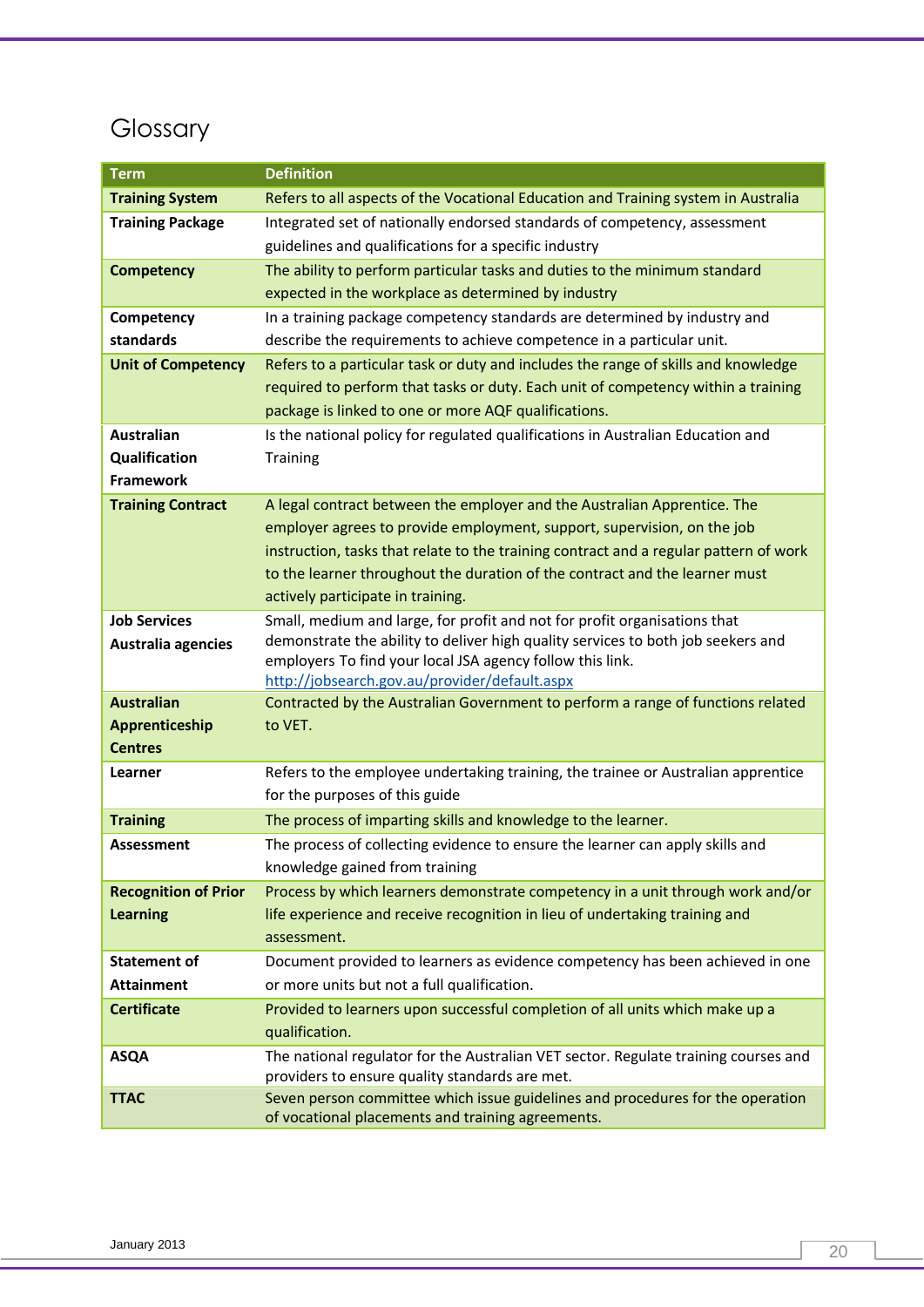# Useful Resources

| <b>Australian Skills</b><br><b>Quality Authority</b>           | www.asqa.gov.au                      | National regulator for<br><b>Australia's VET sector</b>                                                                                                                                                                           |
|----------------------------------------------------------------|--------------------------------------|-----------------------------------------------------------------------------------------------------------------------------------------------------------------------------------------------------------------------------------|
| <b>Australian</b><br><b>Apprenticeships</b>                    | www.australianapprenticeships.gov.au | <b>Employer Information</b><br>÷,<br><b>Employing an Apprentice</b><br>÷,<br>Accessing incentives and<br>allowances<br><b>Information on AACs</b><br>Information for<br><b>Apprentices and trainees</b>                           |
| <b>Skills Tasmania</b>                                         | www.skills.tas.gov.au                | <b>State Training Authority</b><br><b>Information for</b><br>÷,<br>employers, employment<br>conditions, training<br>contract obligations etc.<br><b>Information for learners</b><br><b>State specific training</b><br>information |
| <b>Australian Skills</b><br><b>Quality Authority</b><br>(ASQA) | www.asqu.gov.au                      | Formal complaints where<br>issues cannot be resolved<br>through RTO or Skills Tasmania                                                                                                                                            |
| <b>Training.Gov</b>                                            | www.training.gov.au                  | Information on the Training<br>Package                                                                                                                                                                                            |
| <b>Service Skills</b><br><b>Australia</b>                      | www.serviceskills.com.au             | <b>Industry Skills Council</b><br><b>Feedback on training</b><br>package<br>Information on training<br>system for employers                                                                                                       |
| <b>Franklyn Scholar</b>                                        | www.franklynscholar.com.au           | <b>Registered Training</b><br>Organisation<br>(Private Provider)                                                                                                                                                                  |
| <b>The Skills Institute</b>                                    | www.skillsinstitute.com.au           | <b>Registered Training</b><br>Organisation<br>(Public Provider)                                                                                                                                                                   |
| <b>Tasmanian</b><br><b>Polytechnic</b>                         | www.polytechnic.tas.edu.au           | <b>Registered Training</b><br>Organisation<br>(Public Provider for job seekers<br>or non-employment related<br>training)                                                                                                          |
| <b>Industry Link</b><br><b>Training</b>                        | www.industrylinkaus.com              | <b>Registered Training</b><br>Organisation<br>(Private Provider)                                                                                                                                                                  |